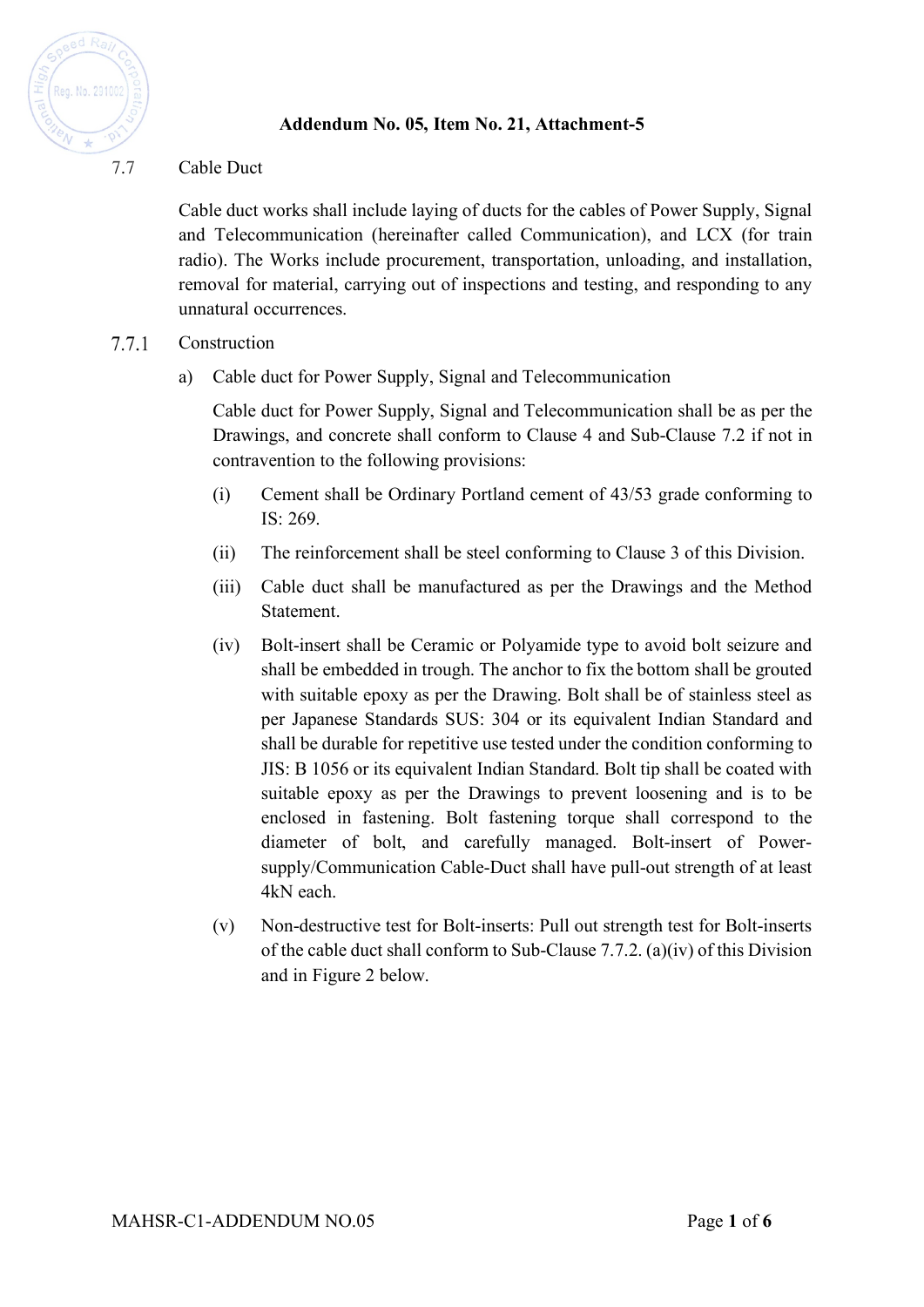



Note: 'le'= Range where reaction force should not be applied

### **Figure 2: Non-destructive test for Bolt-inserts**

- b) Cable duct for LCX at Shaft-1
	- (i) In the case of LCX cable duct at Shaft-1, as the duct shall not have metal reinforcement so as not to affect radio wave transmission, the concrete shall be Glass fibre Reinforced Concrete (GRC) and the fibre used shall be alkali-resistance glass fibre. The cement used shall not have a chloride ion content of more than 0.30 kg/m3.
	- (ii) The pull-out strength of the bolt-insert for the LCX cable ducts shall be at least 3kN/bolt.
	- (iii) The LCX cable duct shall have radio wave transmission range for VHF band (30MHz~300MHz) and for UHF band (300MHz~3GHz). The transmission is influenced by rainwater/moisture content in the cable duct and appropriate measures shall be taken to mitigate the risk of moisture ingress, as per the approved method statement.
	- (iv) GRC material: The alkali-resistance glass fibre used in LCX cable ducts, shall be in lengths of 13-19 mm, with diameter in the range of 18  $\mu$ m  $\pm$  2 µm, shall be clean and without any cracks; shall be dry having watercontent less than 0.5%; and shall have a zirconia content of not less than 16.0%. The Contractor shall submit the material certificate from the Manufacturer to the Engineer for approval.
	- (v) The shape and dimensions of cable duct for LCX are as shown in Figure.3 as below: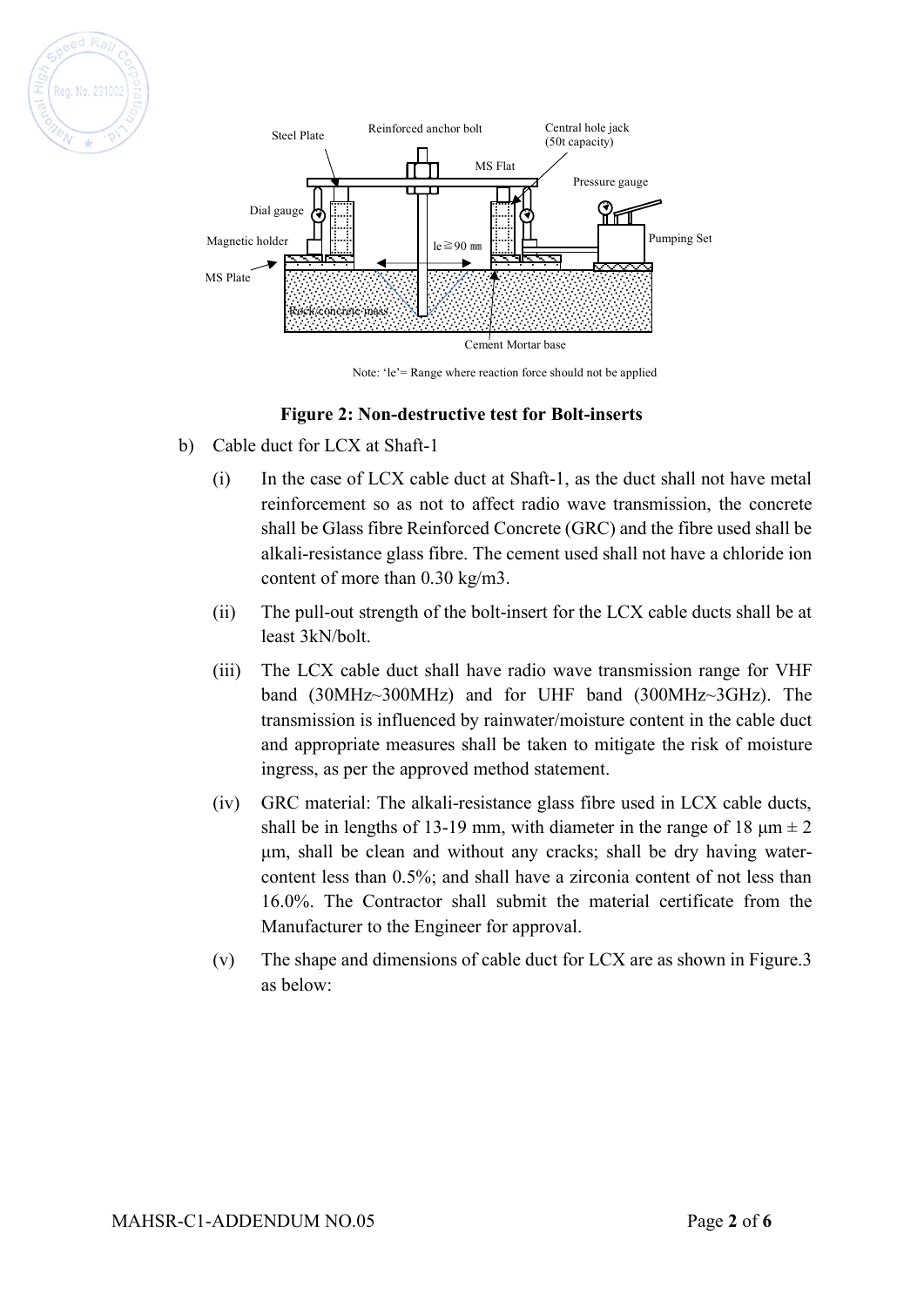



### **Figure 3: Shapes and dimension of Cable Duct for LCX at shaft 1**

- $7.7.2$ Testing and Acceptance
	- a) Cable duct for Power Supply, Signal and Telecommunication
		- (i) 10,000 cable-duct panels/pieces or their fraction are taken as one lot, and inspection carried out for each lot. Quantity of one lot may change according to production.
		- (ii) Visual inspection test: Cable duct shall not have any defects like cracks, chippings, distortions. Visual Inspection test shall be carried out for all cable ducts at the time of formwork stripping. In case one sample does not pass and if rectification is possible, re-inspection shall be done after rectification. If it cannot be rectified, the sample shall be rejected.
		- (iii) Dimensions of cable duct shall be within a tolerance of 3 mm. The shape and dimensions of each of main body and cover types of ducts shall be examined, taking two sets of main body and cover randomly for each lot. If both sets for one lot are not passed, all quantity of one lot shall be inspected.
		- (iv) Bending strength test for cable duct & Pull-out strength test for its Boltinsert:
			- 1) Two sets of main body and cover for each distinct type of shape, dimension, of ducts shall be picked up randomly for each lot, and the tests as below shall be carried out. If both sets for one lot do not pass, re-inspection shall be carried out. Re-inspection shall be carried out for four sets of main body and cover which are randomly picked up from one lot. In case all four samples pass the test, their lot shall be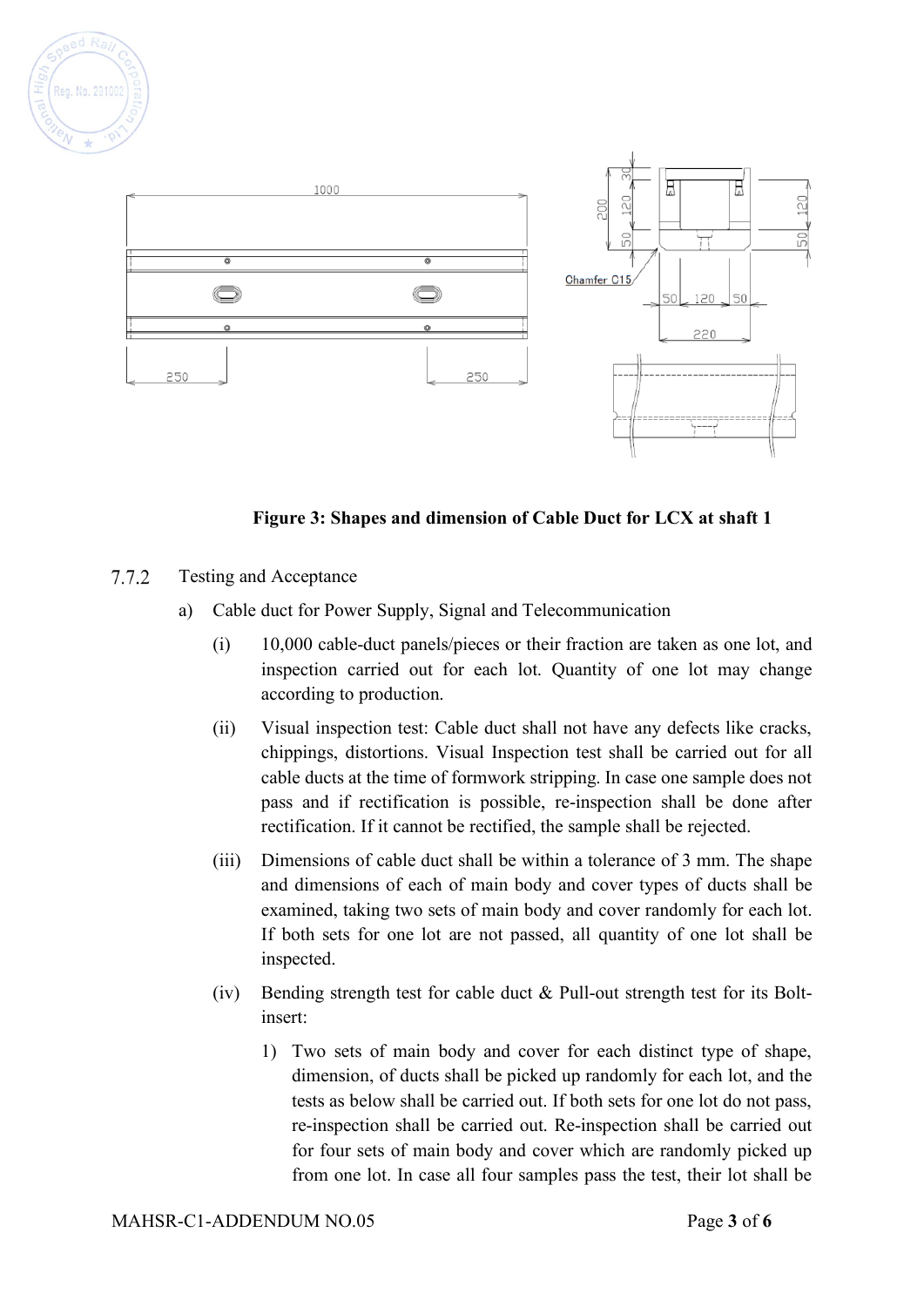

passed except for the not passed samples from the original test. Even if one of the four samples does not pass, their lot shall be rejected.

- 2) Method: Bending strength test for cable duct shall conform to JIS A 5372 or its equivalent Indian Standards. Pull-out strength test for Boltinsert of the cable-duct shall be as per relevant Indian Standards. The testing shall be done for every two samples per one lot.
- 3) Test results shall satisfy the requirements stated in the Method Statement.
- b) Cable duct for LCX
	- (i) Duct Strength Test

The Contractor shall refer to Figure 4 shown below for testing method of the strength of the cable duct. It shall not break or crack when 0.5 KN/0.5 m is added with a line load from the side of the straight duct. Additionally, in order to balance the product, a spacer may be placed in the gap between the testing machine and the duct.



(ii) Lid Strength Test

The Contractor shall refer to Figure 5 for the lid for the testing method of strength of the cable duct. A line load is applied to the centre of the upper part of the lid of the straight pipe, and the duct cover shall not get damaged or have cracks under a load of 2.0 KN / 0.5 m. The line load may be added with the lid on the duct.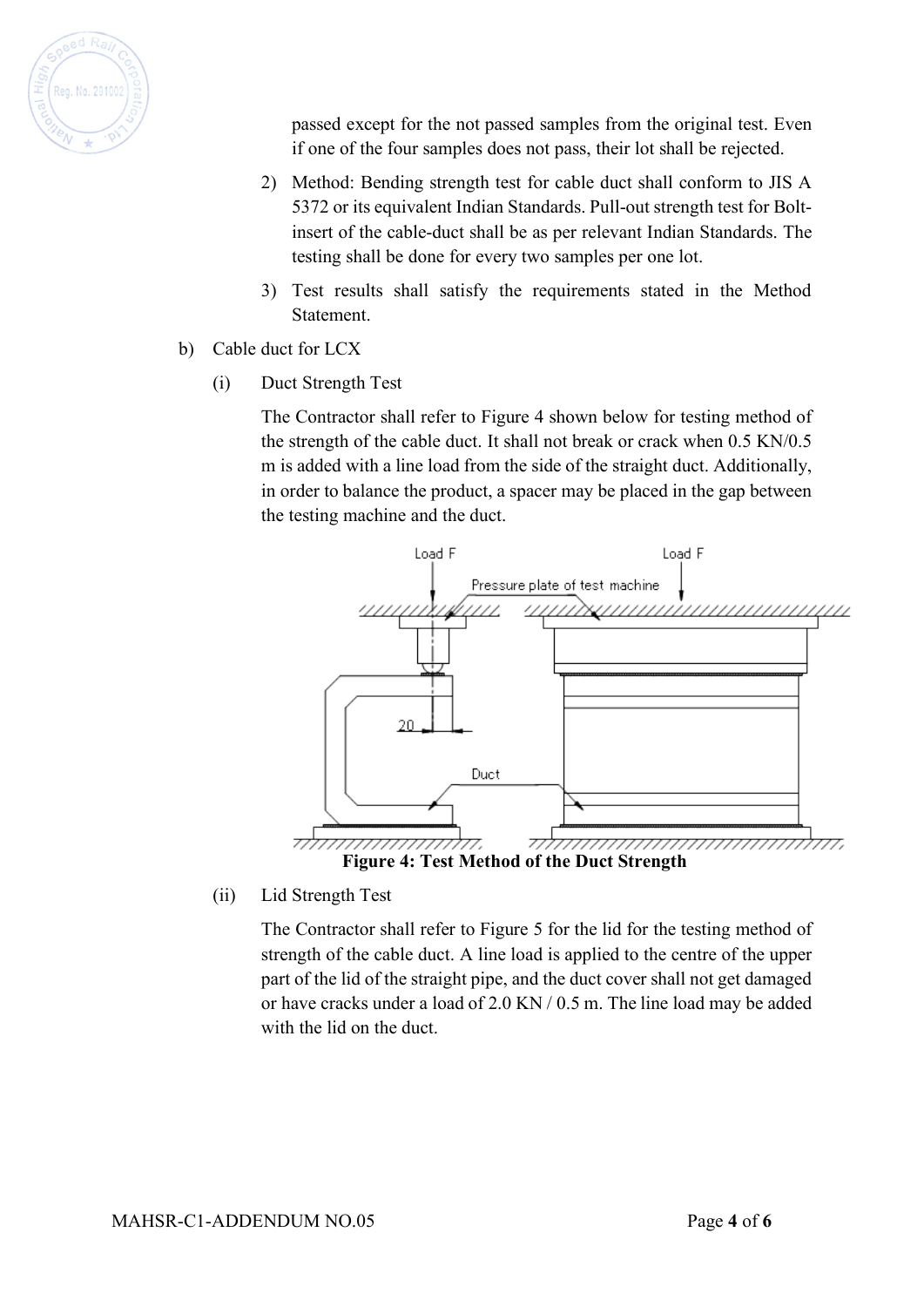



**Figure 5: Test Method of the Lid Strength**

(iii) Compressive Strength Test of Duct Material

Duct shall be tested according to JIS K 7181 or ISO 604 and shall have a strength of 24 N/mm<sup>2</sup> or more.

(iv) Vibration Resistance Test

There shall be no abnormality such as cracks and lid detachment after the vibration test in accordance with the JIS E 3014 (2 type).

(v) Impact Resistance Test

The Impact test carried out on cable duct specimen in accordance with standard IEC 62262. Impact grade of IK 10 shall be achieved during the test.

(vi) Radio Wave Transmission Test

Using the LCX cable (LCX C 486 W) of length 50 m or more, the coupling loss and transmission loss shall be measured, in case of the cable is laid inside / outside the duct. Radio Frequency shall be set at 420 MHz. The coupling loss shall be measured with a dipole antenna at a height of 1.5 m from the LCX cable. At the time of measurement, the height of the cable inside and outside the duct shall be equal from the ground. The difference between the measurement value of coupling loss in the duct and outside the duct shall be 4 dB or less, the difference of measurement value of transmission loss shall be 6 dB/km or less.

- (vii) Acceptance
	- 1) Appearance

Visual inspection shall be carried out for all pieces of cable duct and those that conform to the provisions described in Clause 7.7.2 shall be accepted.

2) Shape and Dimensions

For the inspection of shape and dimensions, two pieces are extracted